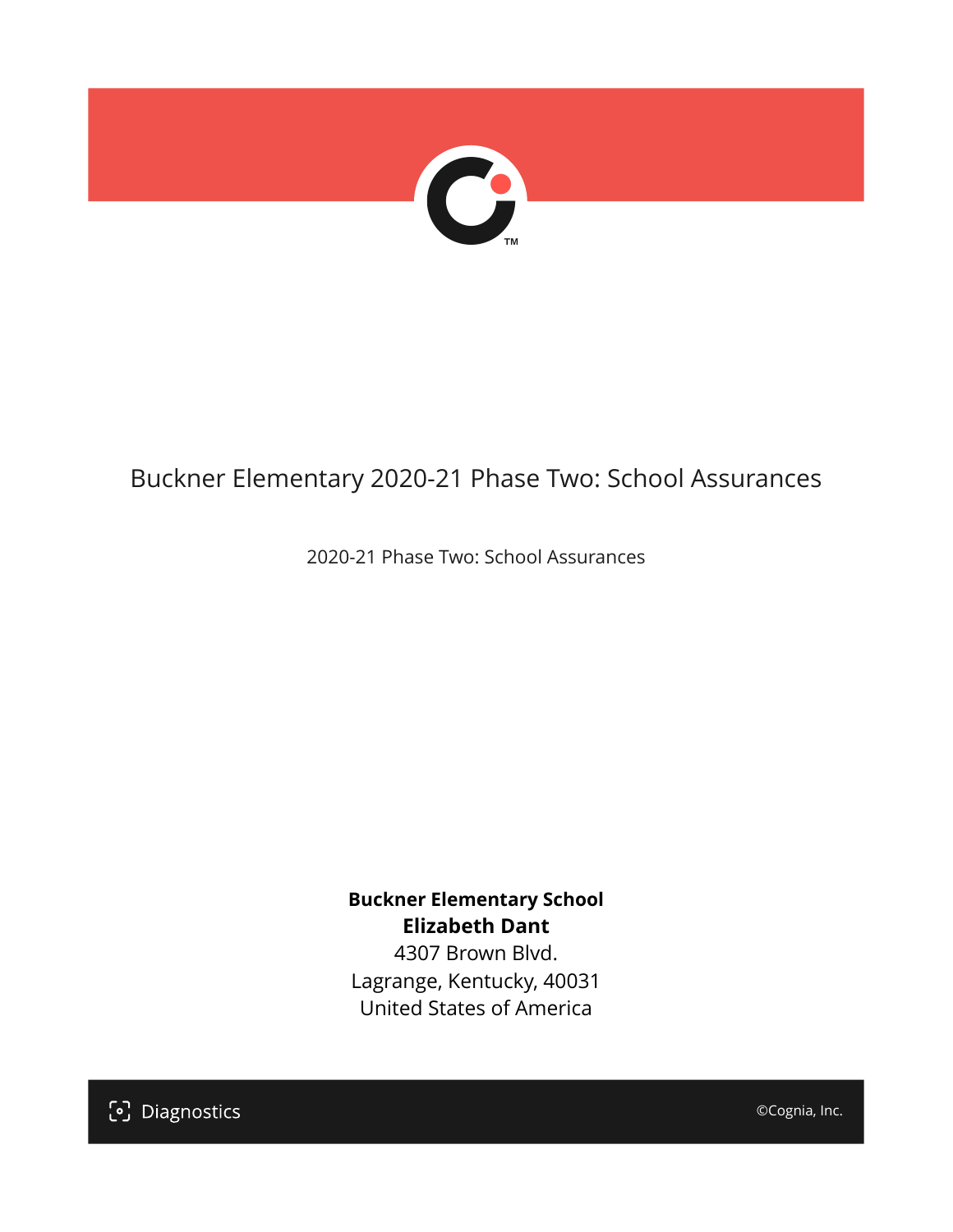### **Table of Contents**

| 2020-21 Phase Two: School Assurances                    |  |
|---------------------------------------------------------|--|
| Introduction                                            |  |
| <b>Teacher Performance</b>                              |  |
| Title I Schoolwide Programs                             |  |
| Title I Targeted Assistance School Programs             |  |
| Schools Identified for Targeted Support and Improvement |  |
| All School Programs                                     |  |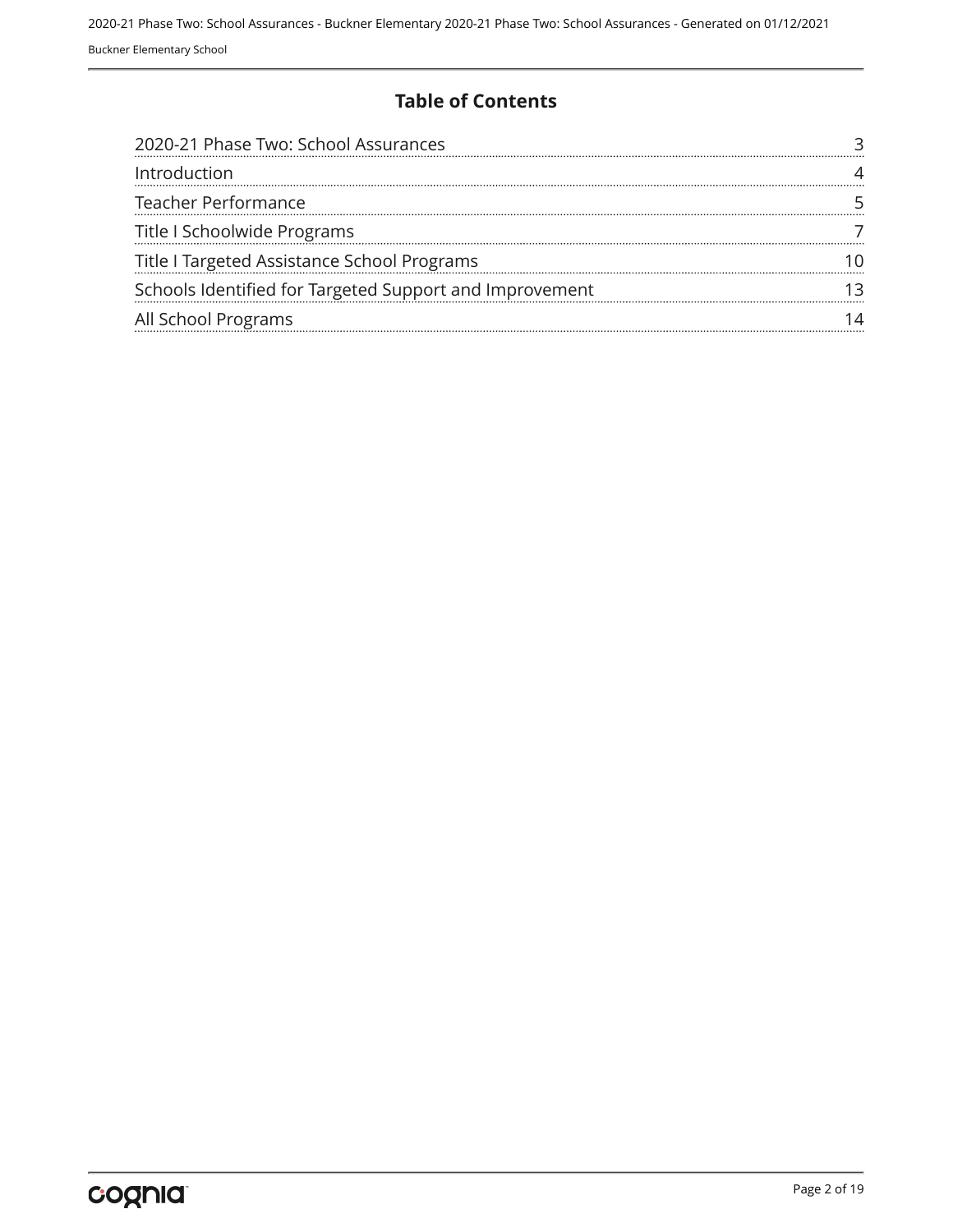## <span id="page-2-0"></span>**2020-21 Phase Two: School Assurances**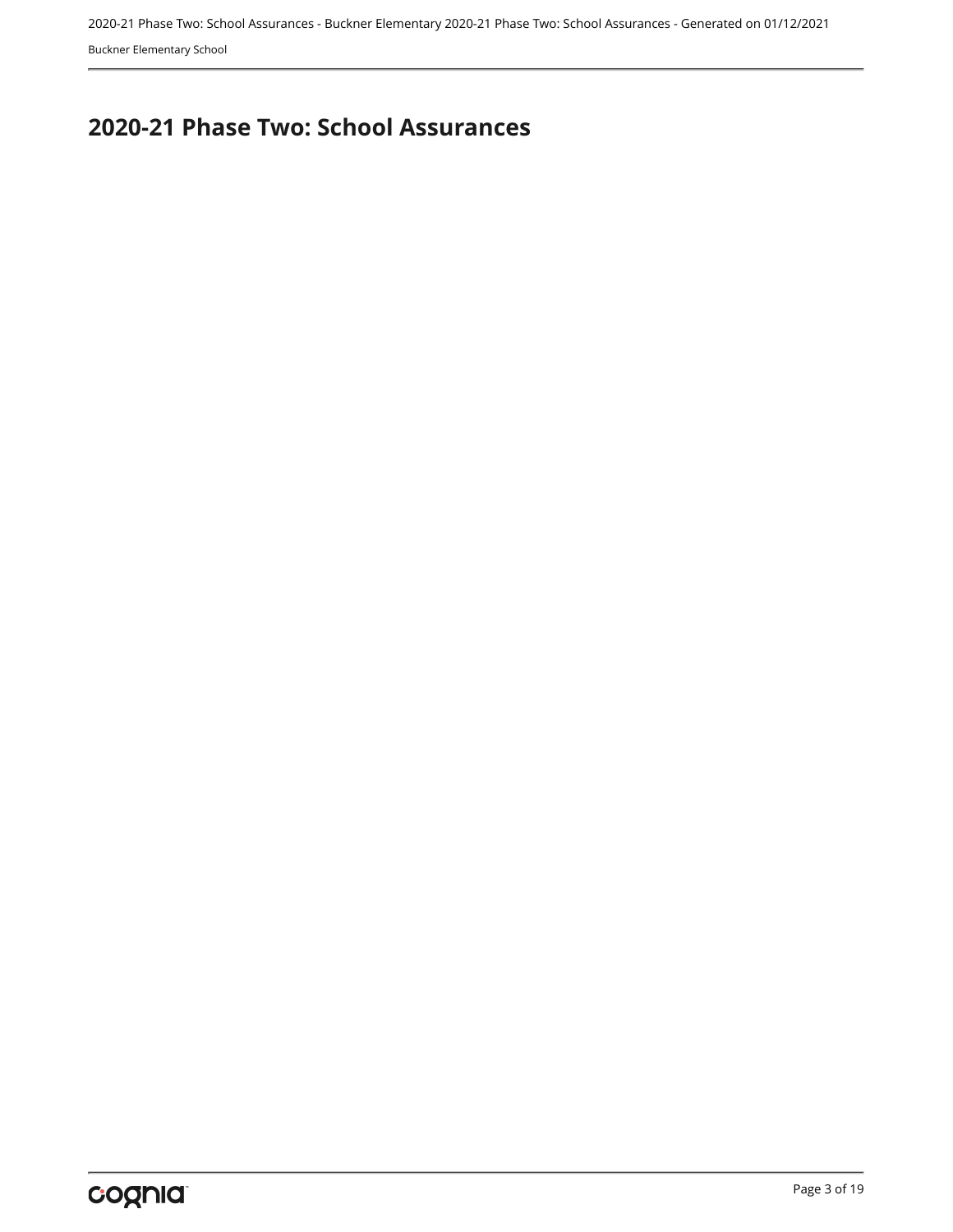## <span id="page-3-0"></span>**Introduction**

Assurances are a required component of the improvement planning process (703 KAR 5:225). Please read each assurance carefully and indicate whether your school complies by selecting the appropriate response (Yes, No or N/A). If you wish to provide further information or clarify your response, space for comments is provided. Comments are optional. You may upload any supporting documentation as needed.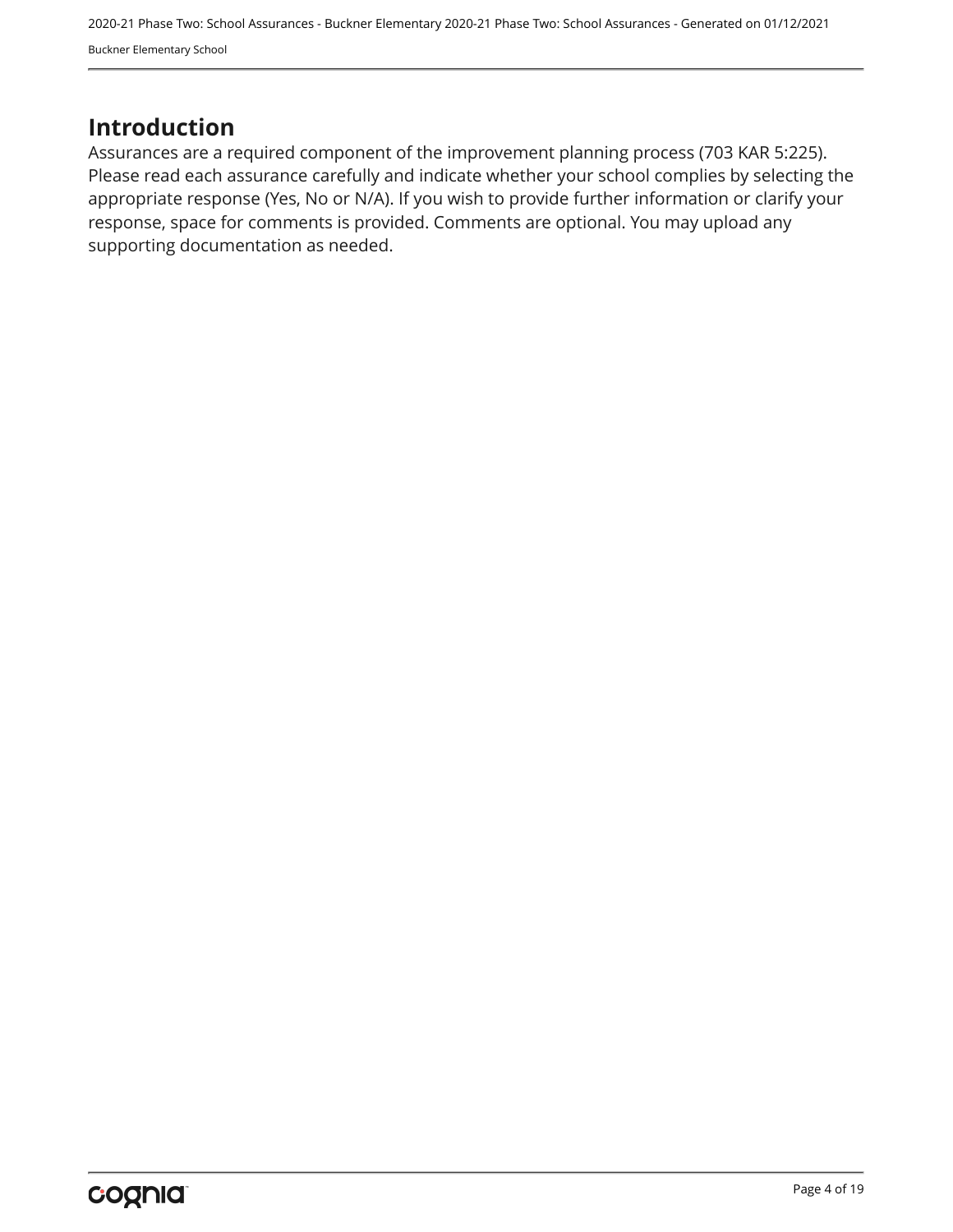## <span id="page-4-0"></span>**Teacher Performance**

1. The KDE focuses on promoting equitable access to effective educators for all students, including minority students, those experiencing poverty, English learners and students with disabilities. Therefore, all districts and schools are charged with ensuring equitable access to experienced and effective educators. The Every Student Succeeds Act (ESSA) requires each school to report data regarding ineffective teachers. An ineffective teacher receives a summative effectiveness rating of "ineffective" as determined through the local performance evaluation system that meets the requirement established by KRS 156.557. An ineffective teacher consistently fails to meet expectations as determined by a trained evaluator, in competencies identified as the performance criteria in the Kentucky Framework for Teaching.

Due to the passage of Senate Bill 1 (2017), the measure and method for collecting teacher and leader effectiveness data was adjusted to fulfill the state law regarding district reporting and data collection. Number of students taught by ineffective teachers is self-reported by each school, in aggregate, by subpopulation. Names of ineffective teachers are not provided/collected.

Responses to this assurance will be collected in the [Kentucky Equitable Access to](https://www.surveymonkey.com/r/PNPMCCV) **[Effective Educators Survey](https://www.surveymonkey.com/r/PNPMCCV).** Responses to each survey question should be based on data from the 2019-20 school year. This survey collects data on ineffective teachers only. Data on inexperienced and out-of-field teachers is collected using the EPSB identification number provided in Infinite Campus. Please be sure all teachers have an EPSB number on file.

Once you have completed the survey, return to the 2020-21 Phase Two: School Assurances diagnostic to certify that your school has completed the survey and to complete the remaining assurances on the diagnostic.

**I certify this school has accurately completed the [Kentucky Equitable Access to](https://www.surveymonkey.com/r/PNPMCCV) [Effective Educators Survey](https://www.surveymonkey.com/r/PNPMCCV) by opening the survey link, entering all requested information, and submitting the completed survey as directed. I also certify that all certified staff members have an EPSB number entered in Infinite Campus.**

 **Yes** No N/A **COMMENTS**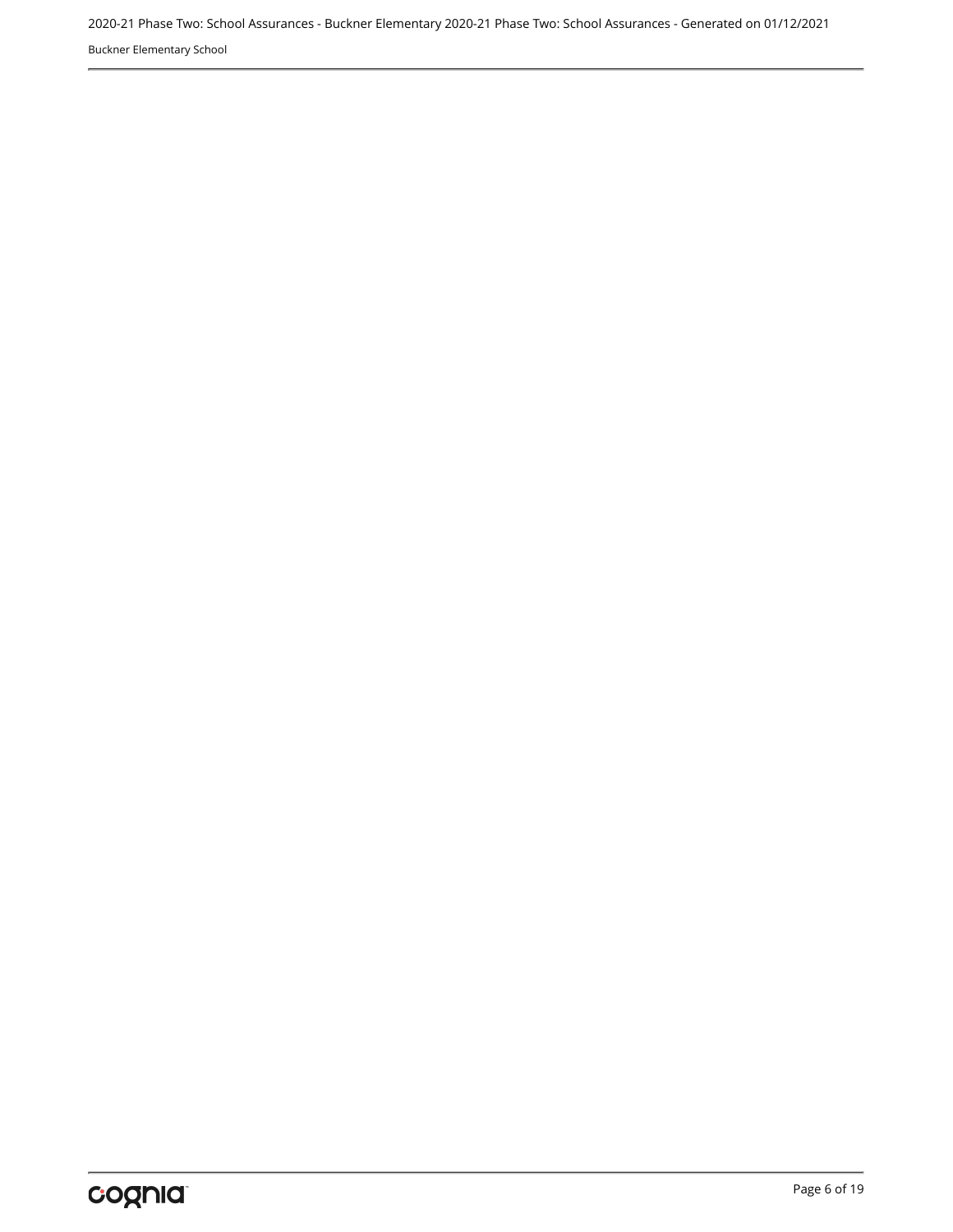## <span id="page-6-0"></span>**Title I Schoolwide Programs**

2. If the school is implementing a schoolwide program, the school developed a comprehensive plan during a 1-year period or qualifies for an exception under Section 1114(b)(1) of the Every Student Succeeds Act (ESSA).

 Yes No  **N/A COMMENTS**

3. If the school is implementing a schoolwide program, the school developed a comprehensive plan with the involvement of parents and other members of the community to be served as well as individuals who will carry out such plan (e.g. teachers, administrators, classified staff, etc.) as required by Section 1114(b)(2) of ESSA.

 Yes No  **N/A COMMENTS**

4. If the school is implementing a schoolwide program, the school developed a comprehensive plan that will remain in effect for the duration of the school's participation under Title I, Part A of ESSA as required by Section 1114(b)(3) of ESSA.

 Yes No  **N/A COMMENTS**

5. If the school is implementing a schoolwide program, the school developed a comprehensive plan that is available to district leadership, parents, and the public and in an understandable and uniform format as required by Section 1114(b)(4) of ESSA.

 Yes o No

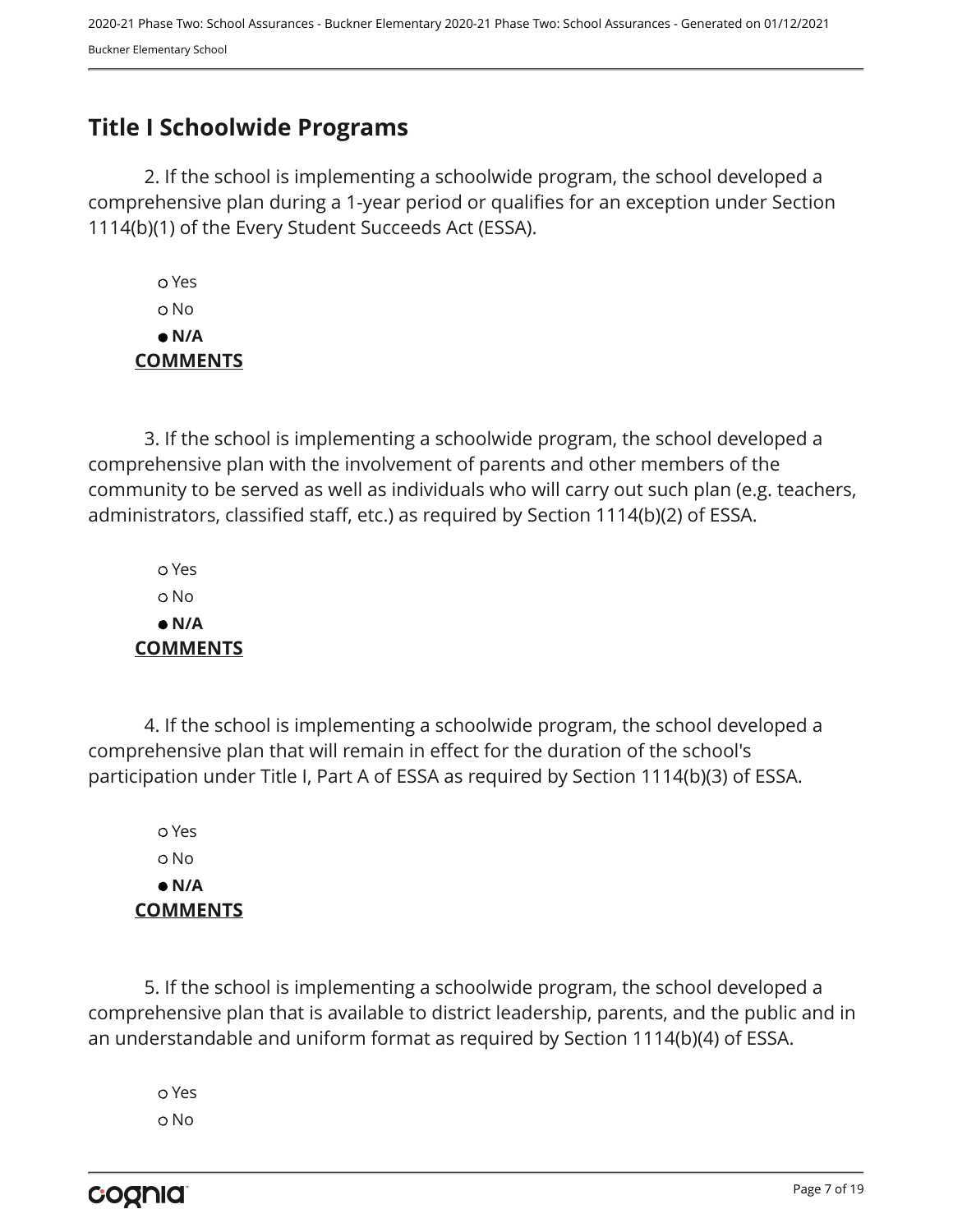#### **N/A COMMENTS**

6. If the school is implementing a schoolwide program, the school developed a comprehensive plan that, to the extent appropriate and applicable, coordinates with other federal, state, and local programs, including but not limited to the implementation of improvement activities in schools identified for comprehensive or targeted support and improvement, as required by Section 1114(b)(5) of ESSA.

 Yes o No  **N/A COMMENTS**

7. If the school is implementing a schoolwide program, the school developed a comprehensive plan that is based on a comprehensive needs assessment, which included a review of academic achievement data, and includes, among other items, a description of the strategies the school will implement to address school needs as required by Section 1114(b)(6) of ESSA. The comprehensive needs assessment was developed with the participation of individuals who will carry out the schoolwide program plan, and the school documents how it conducted the needs assessment, the results it obtained, and the conclusions it drew from those results, as required by 34 Code of Federal Regulations (CFR) 200.26.

 Yes o No  **N/A COMMENTS**

8. If the school is implementing a schoolwide program, the school developed, pursuant to Section 1114(b)(7), a comprehensive plan that includes a description of the strategies to be implemented to address school needs, including how such strategies: (1) provide opportunities for all children; (2) use methods and instructional strategies that strengthen the academic program in the school, increase learning time, and provide an enriched and accelerated curriculum; and, (3) address the needs of all children through, for example, the following activities: school-based mental health programs; a tiered model to prevent and address behavioral problems; professional development to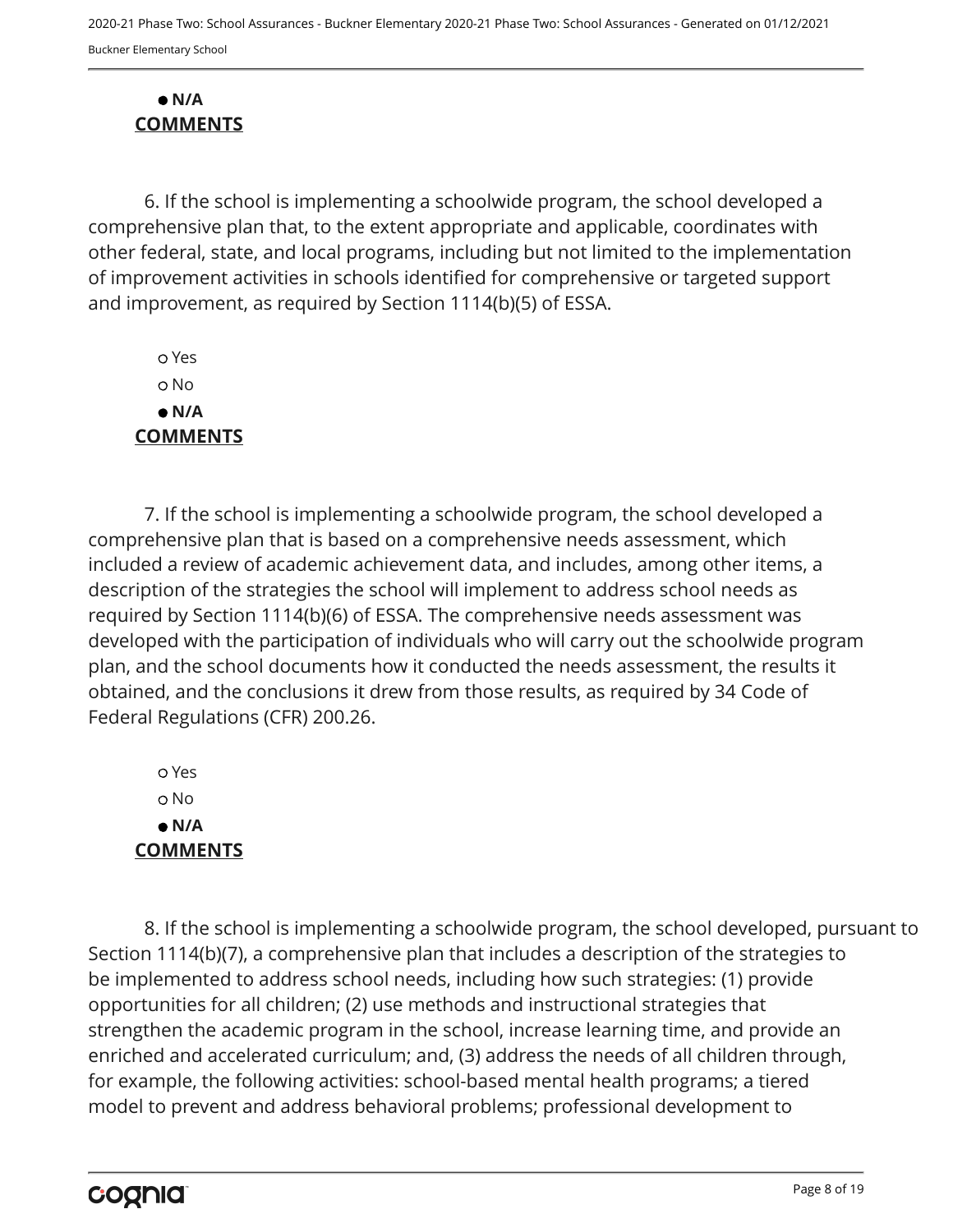improve instruction and use of data from academic assessments, and to recruit and retain effective teachers; and/or, strategies for assisting preschool children transition to local elementary school programs.

## Yes o No  **N/A COMMENTS**

9. The school regularly monitors the implementation and results achieved by the schoolwide program, using data from the State's annual assessments and other indicators of academic achievement. The school determines whether the schoolwide program has been effective in increasing the achievement of students in meeting the challenging State academic standards, particularly for those students who had been furthest from achieving the standards. The school revises the plan as necessary based on student needs and on the results of the regular monitoring, to ensure continuous improvement of students in the schoolwide program and to ensure that all students are provided opportunities to meet the challenging State academic standards, as required by Section 1114 (b)(3) of ESSA and 34 CFR 200.26.

 Yes o No  **N/A COMMENTS**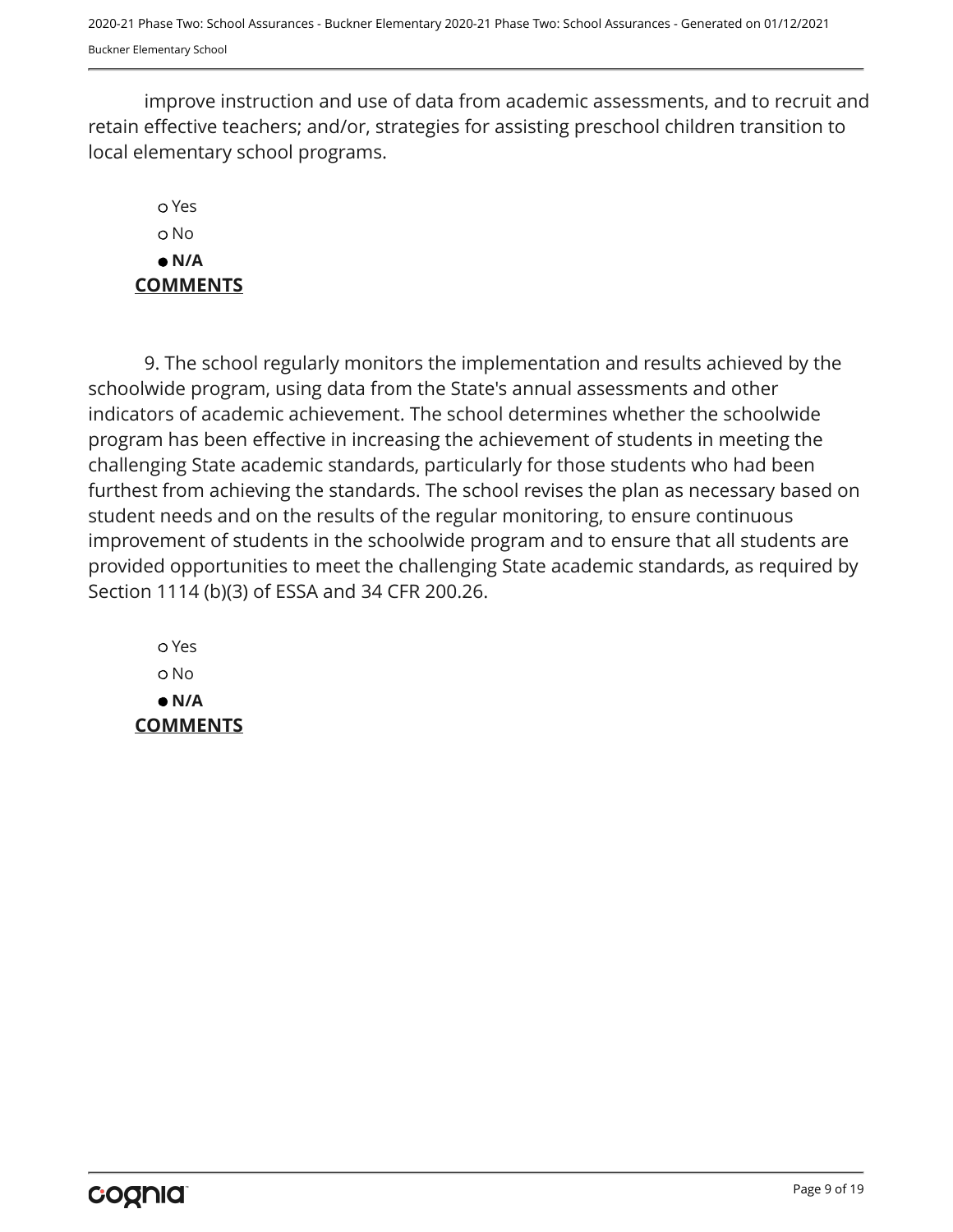## <span id="page-9-0"></span>**Title I Targeted Assistance School Programs**

10. If the school is implementing a targeted assistance school program, participating students are identified in accordance with Section 1115(c) and on the basis of multiple, educationally related, objective criteria.

 Yes o No  **N/A COMMENTS**

11. If the school is implementing a targeted assistance school program, the school serves participating students using resources under Title I, Part of ESSA to meet challenging state academic standards as required by Section 1115(b)(2)(A) of ESSA.

 Yes No  **N/A COMMENTS**

12. If the school is implementing a targeted assistance school program, the school serves, pursuant to Section 1115(b)(2)(B) of ESSA, participating students using methods and instructional strategies to strengthen the academic program of the school, which may include, for example, expanded learning time, summer programs, and/or a tiered model to prevent and address behavioral problems.

 Yes o No  **N/A COMMENTS**

13. If the school is implementing a targeted assistance school program, the school serves participating students by coordinating with and supporting the regular educational program as required by Section 1115(b)(2)(C) of ESSA.

Yes

cognia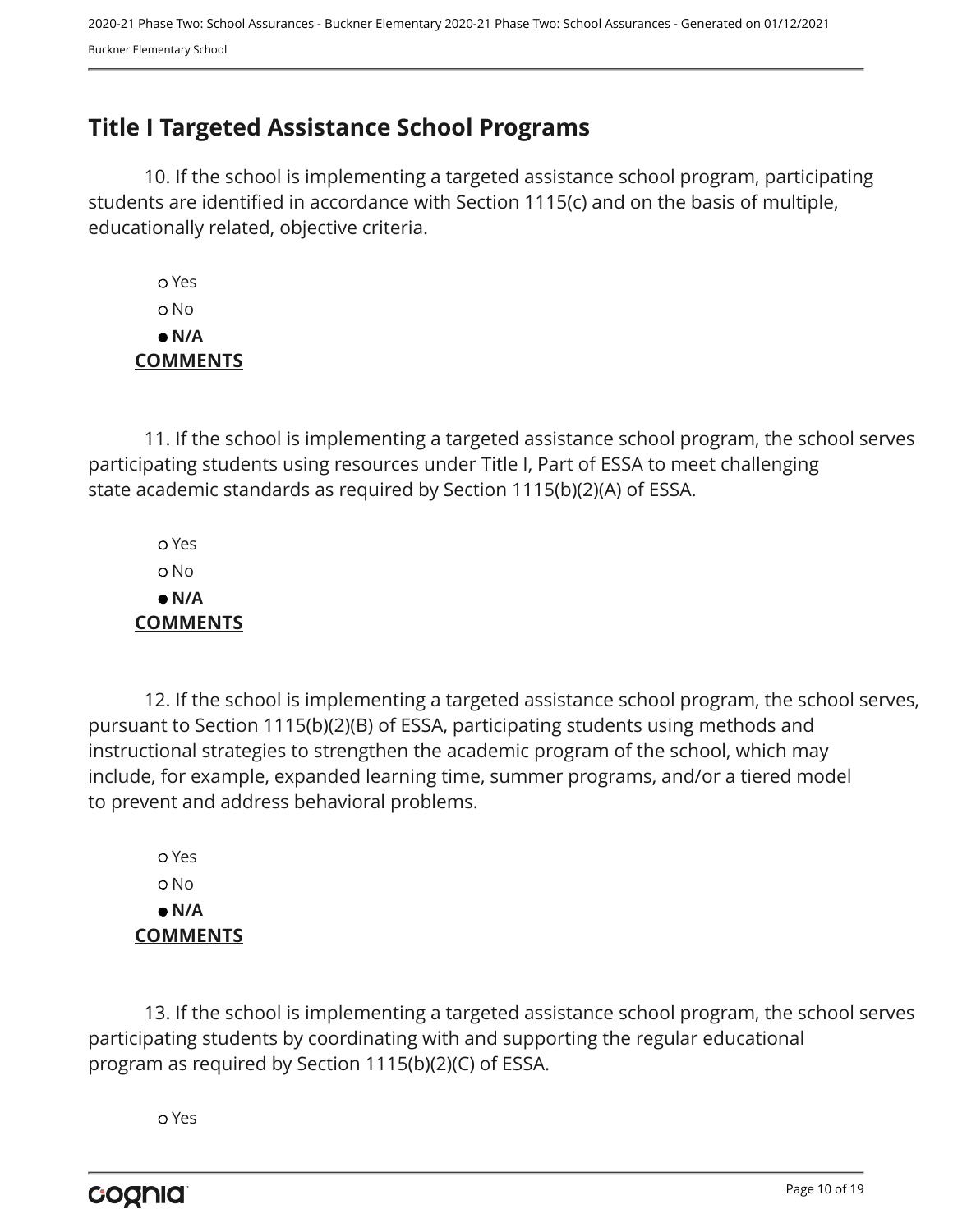No  **N/A COMMENTS**

14. If the school is implementing a targeted assistance school program, the school serves participating students by providing professional development to, for example, teachers, administrators, classified staff, and/or other school personnel who work with participating students as required by Section 1115(b)(2)(D) of ESSA.

 Yes o No  **N/A COMMENTS**

15. If the school is implementing a targeted assistance school program, the school serves, pursuant to Section 1115(b)(2)(E) of ESSA, participating students by implementing strategies to increase the involvement of parents of participating students in accordance with Section 1116 of ESSA.

 Yes o No  **N/A COMMENTS**

16. If the school is implementing a targeted assistance school program, the school serves participating students, to the extent appropriate and applicable, by coordinating with other federal, state, and local programs, including but not limited to the implementation of improvement activities in schools identified for comprehensive or targeted support and improvement, as required by Section 1115(b)(2)(F) of ESSA.

 Yes o No  **N/A COMMENTS**

17. If the school is implementing a targeted assistance school program, the school serves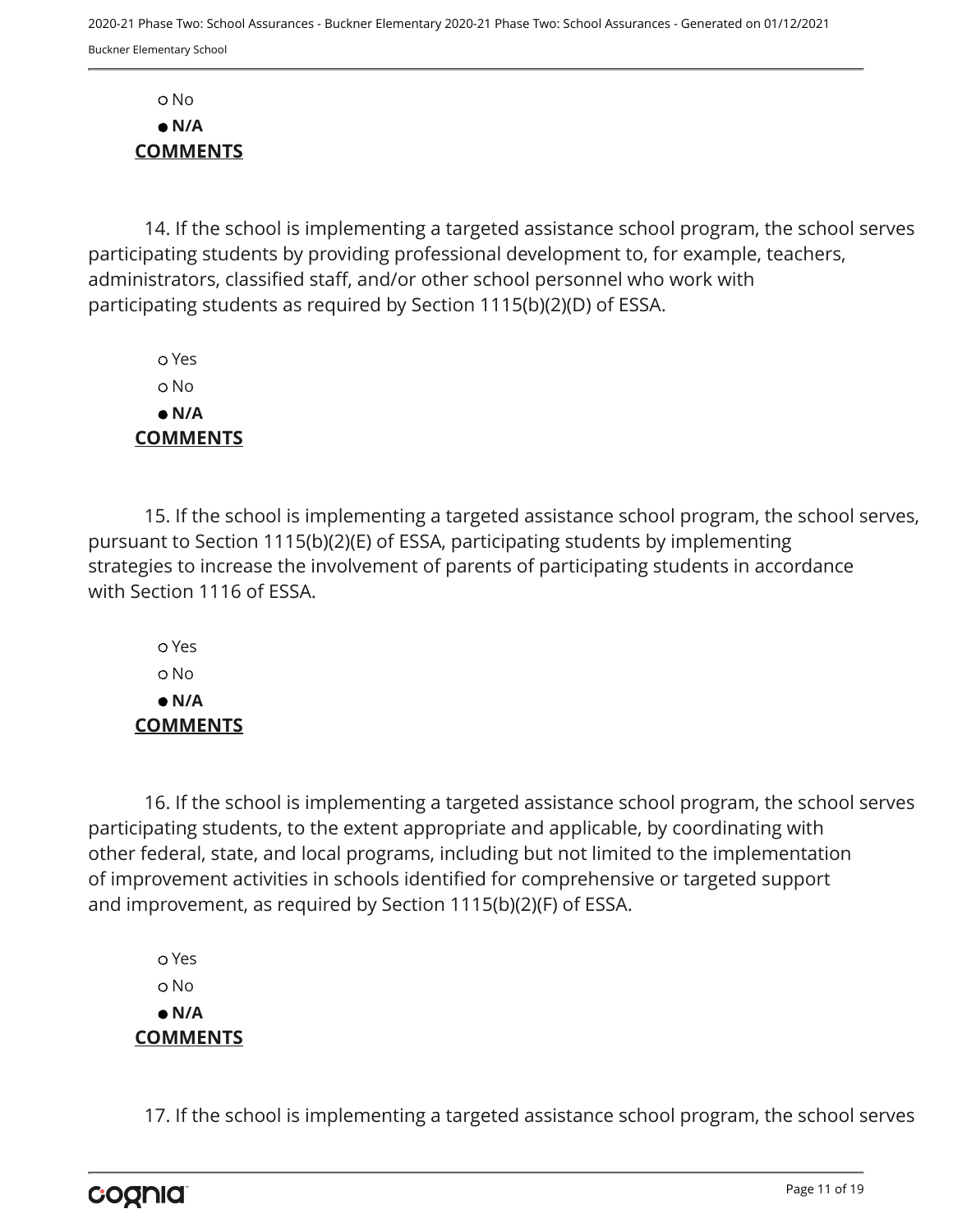participating students by reviewing the progress of participating students on an ongoing basis and revising the targeted assistance program, if necessary, to provide additional assistance to meet challenging state academic standards as required by Section 1115(b) (2)(G) of ESSA.

 Yes o No  **N/A COMMENTS**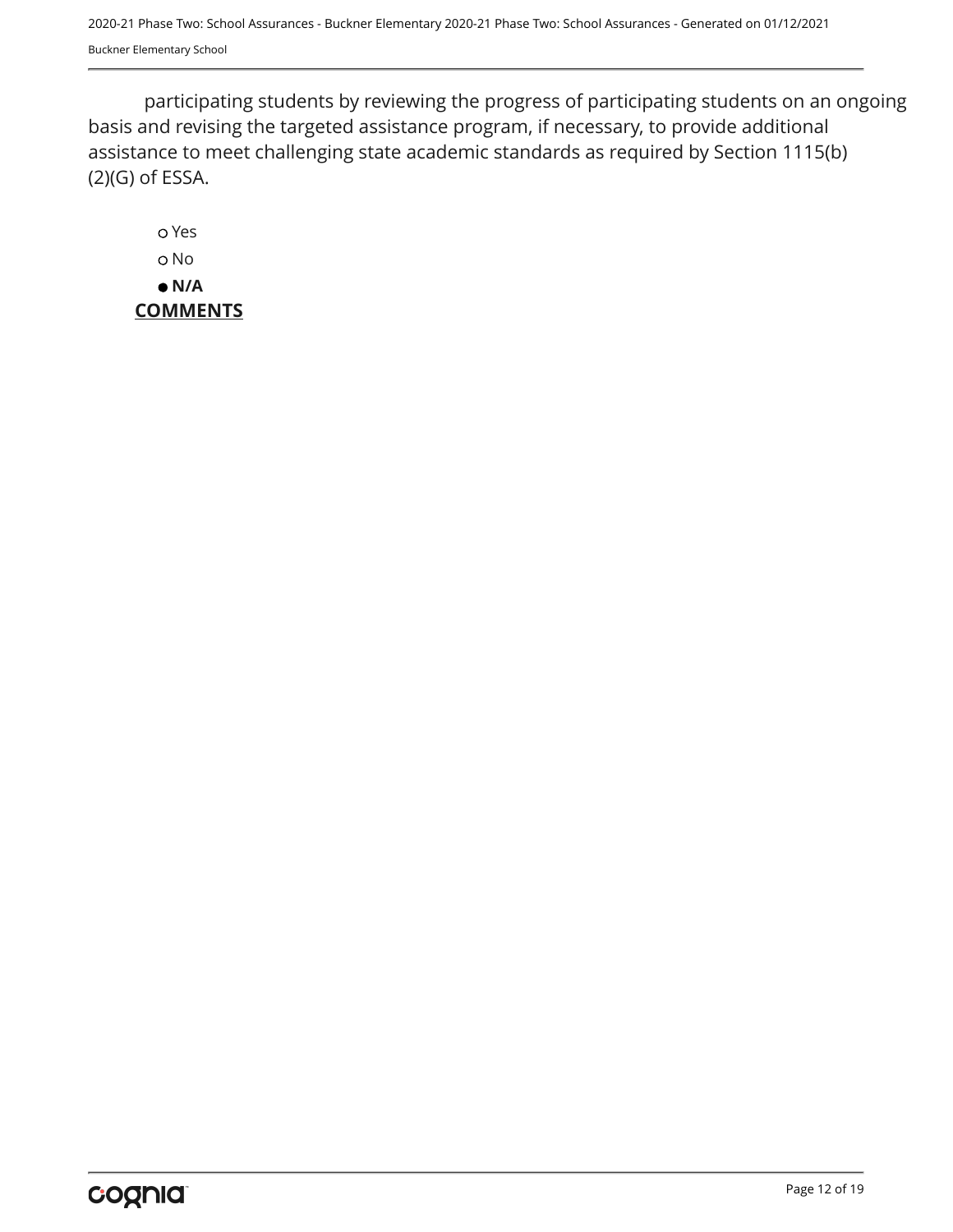# <span id="page-12-0"></span>**Schools Identified for Targeted Support and Improvement**

18. If identified for targeted support and improvement, including additional targeted support and improvement, pursuant to Section 1111(d)(2) of ESSA, the school developed and implemented a plan to improve student outcomes that, among other items, was informed by all indicators, including student performance against long-term goals; included evidence-based interventions; and, approved by local leadership. For reference, "evidence-based" is defined in ESSA Section 8101(21).

 Yes No  **N/A COMMENTS**

19. If identified for additional targeted support and improvement pursuant to Section 1111(d)(2)(C), the school developed and implemented a plan to improve student outcomes that also identified resource inequities to be addressed through implementation of such plan.

 Yes No  **N/A COMMENTS**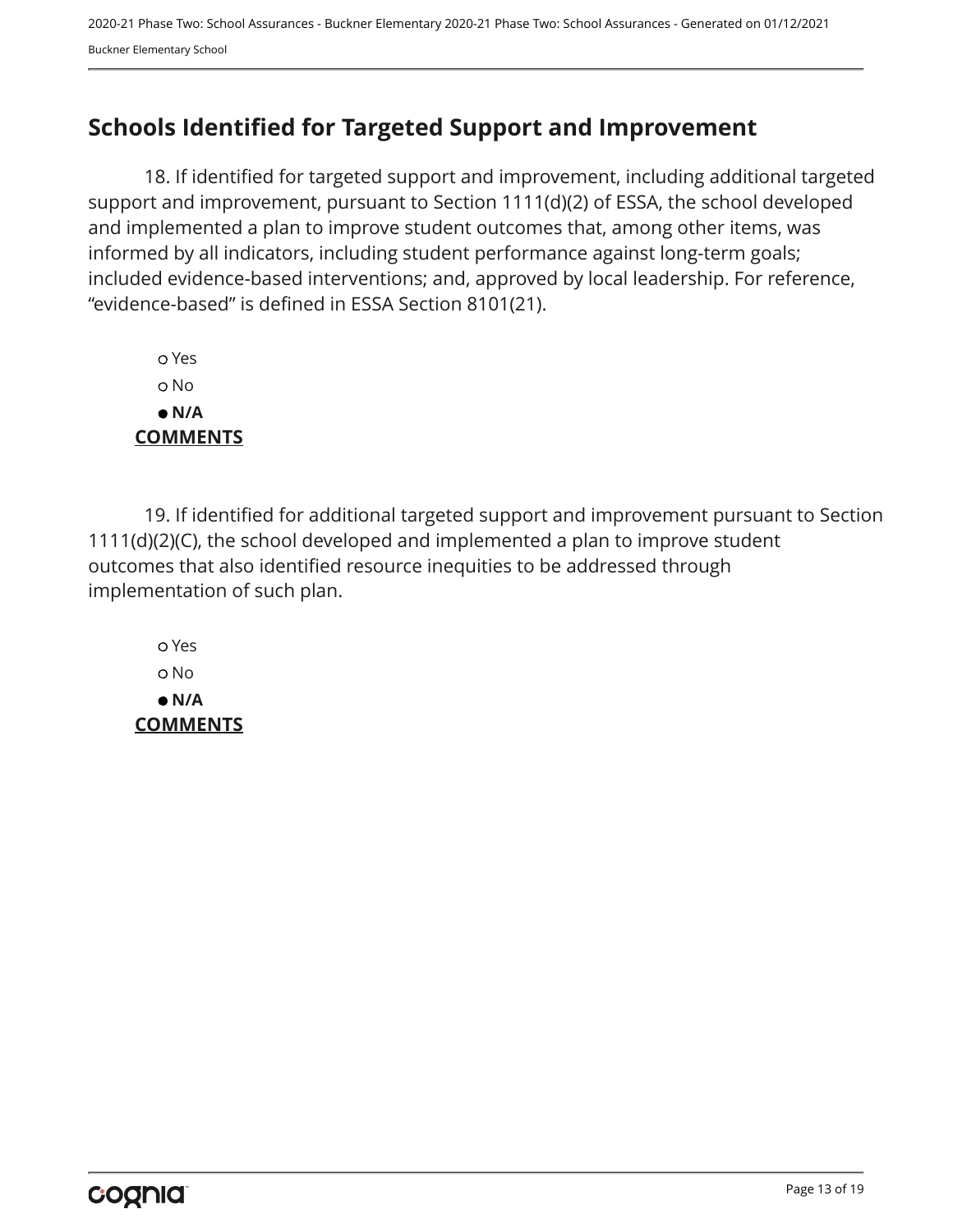# <span id="page-13-0"></span>**All School Programs**

20. The school provides professional development for staff that is in accordance with the purpose of Title II of ESSA; addresses the needs of all students; and, strives to ensure all students are college, career and transition ready as intended by Section 2103 of ESSA, which governs the local use of Title II funding.

 **Yes** No N/A **COMMENTS**

21. The school ensures that the use of federal funding, including expenditures for certified or classified positions (e.g. counselors, nurses, media specialists, etc.), is reasonable and necessary in compliance with 2 CFR 200.403 and 200.405.

 **Yes** No N/A **COMMENTS**

22. The school ensures that all teachers and paraprofessionals working in a program supported with Title I, Part A funding meet applicable state requirements as required by Section 1111(g)(2)(J) of ESSA.

 Yes No  **N/A COMMENTS**

23. The school distributes to parents and family members of participating children, or all children in a schoolwide program, a written parent and family engagement policy, which is agreed on by such parents, that describes the means for carrying out the requirements of ESSA Section 1116 (c) through (f). The school makes the policy available to the local community and updates it periodically to meet the changing needs of parents and the school. For reference, Section 1116(b) of ESSA allows existing parent and family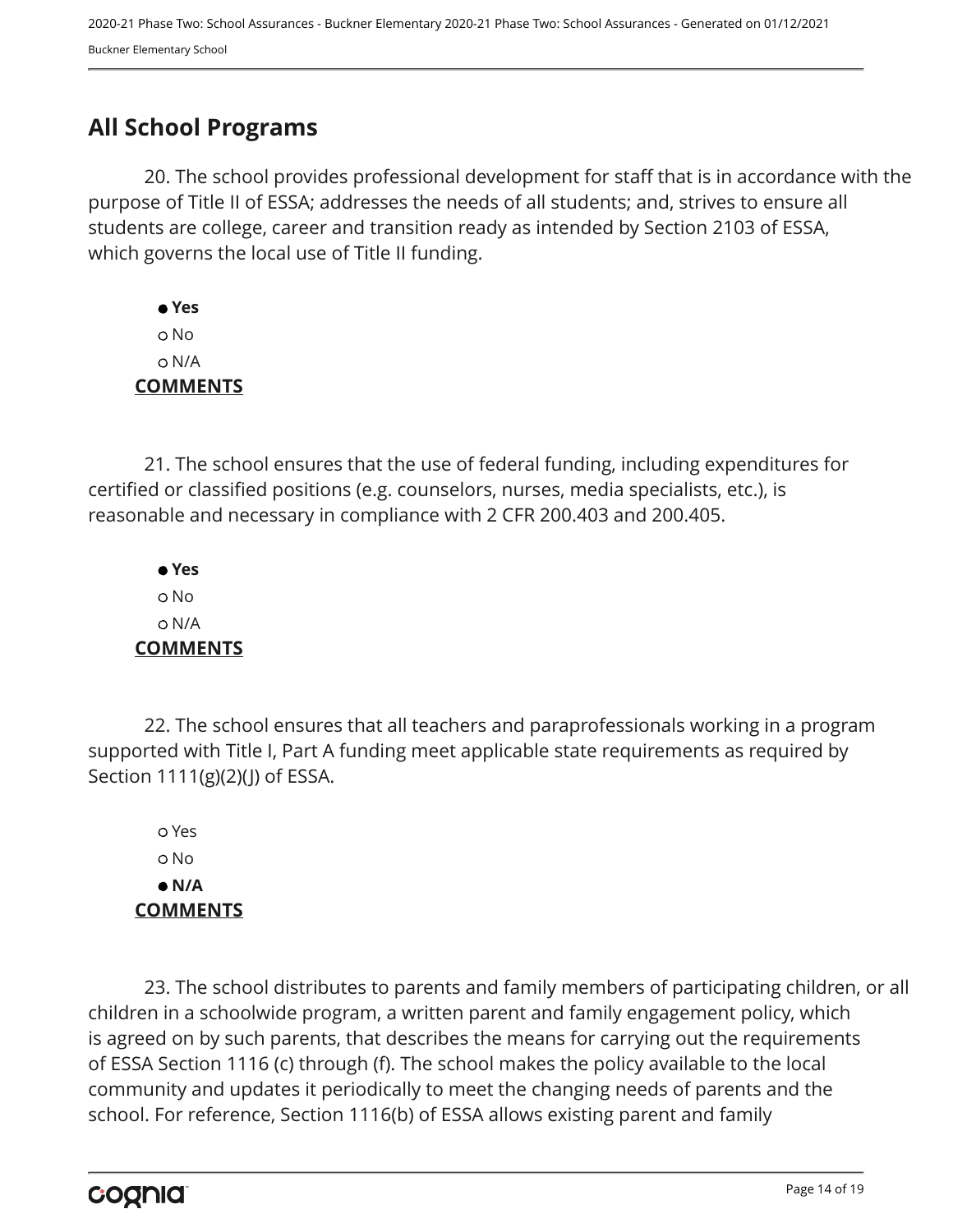engagement policies the school may have in place to be amended to meet the requirements under Title I, Part A.

 Yes No  **N/A COMMENTS**

24. The school convenes an annual meeting, at a convenient time, to which all parents of participating children, or all children in a schoolwide program, are invited and encouraged to attend, to inform parents of their school's participation in Title I, Part A and to explain the requirements of Title I, Part A, and the right of the parents to be involved, as required under Section 1116(c)(1).

 Yes No  **N/A COMMENTS**

25. The school offers a flexible number of meetings to parents, such as meetings in the morning or evening, and may provide, with funds provided under this part, transportation, child care, or home visits, as such services relate to parental involvement (ESSA Section 1116(c)(2).

 Yes No  **N/A COMMENTS**

26. The school involves parents, in an organized, ongoing, and timely way, in the planning, review, and improvement of programs under Title I, including the planning, review, and improvement of the school parent and family engagement policy and the joint development of the schoolwide program plan undersection 1114(b), except that if a school has in place a process for involving parents in the joint planning and design of the school's programs, the school may use that process, if such process includes an adequate representation of parents of participating children (ESSA Section 1116 (c)(3)).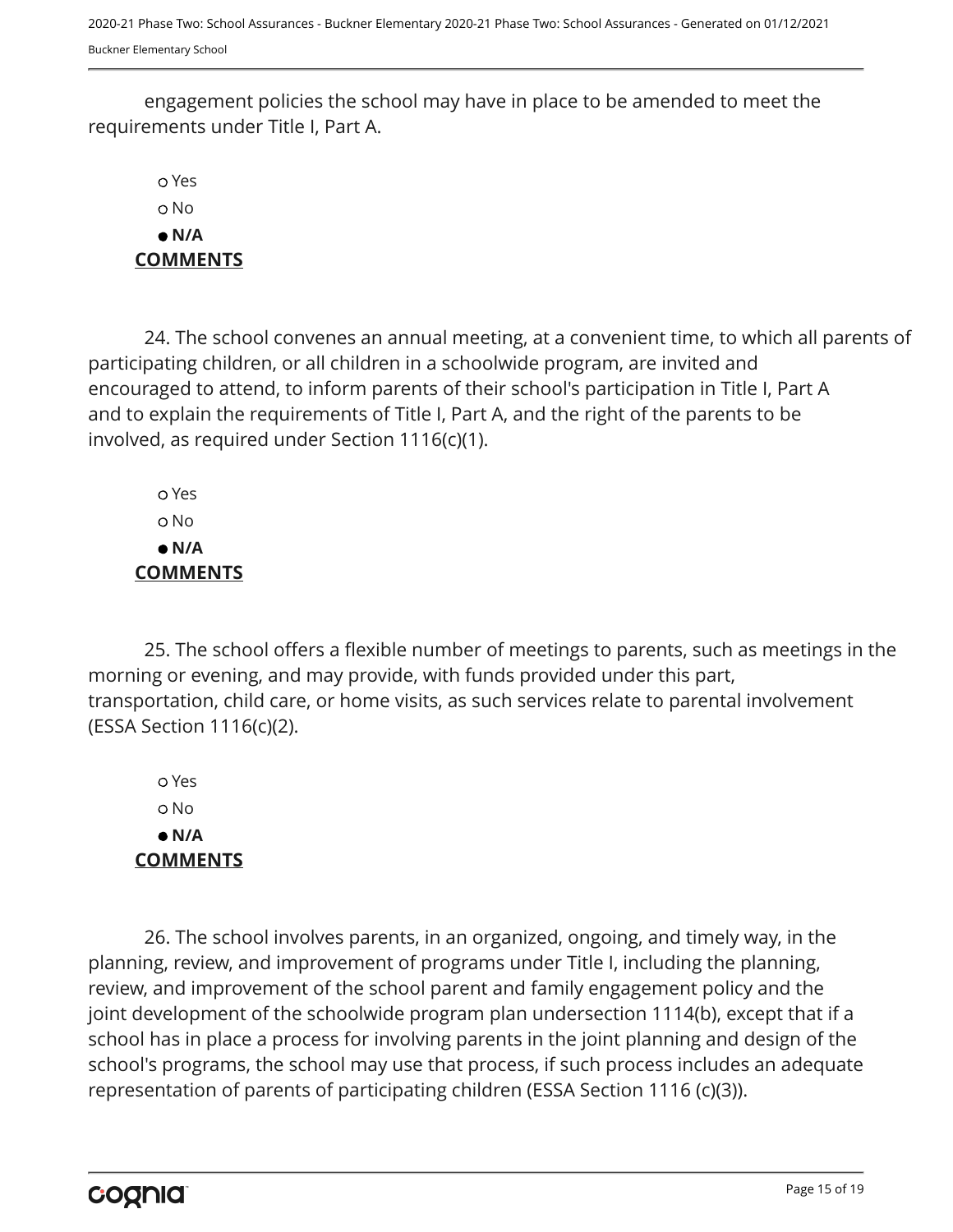Yes o No  **N/A COMMENTS**

27. The school provides parents of participating children, or all children in a schoolwide program—

A. timely information about programs under Title I;

B. a description and explanation of the curriculum in use at the school, the forms of academic assessment used to measure student progress, and the achievement levels of the challenging State academic standards; and

C. if requested by parents, opportunities for regular meetings to formulate suggestions and to participate, as appropriate, in decisions relating to the education of their children, and respond to any such suggestions as soon as practicably possible (ESSA Section 1116  $(C)(4)$ ).

 Yes No  **N/A COMMENTS**

28. If the schoolwide program plan under section 1114(b) is not satisfactory to the parents of participating children, the school submits any parent comments on the plan when the school makes the plan available to the local educational agency.

 Yes o No  **N/A COMMENTS**

29. The school jointly develops with parents for all children served under this part a school-parent compact that outlines how parents, the entire school staff, and students will share the responsibility for improved student academic achievement and the means by which the school and parents will build and develop a partnership to help children achieve the State's high standards. The compact meets the requirements outlined in ESSA 1116(d)(1-2).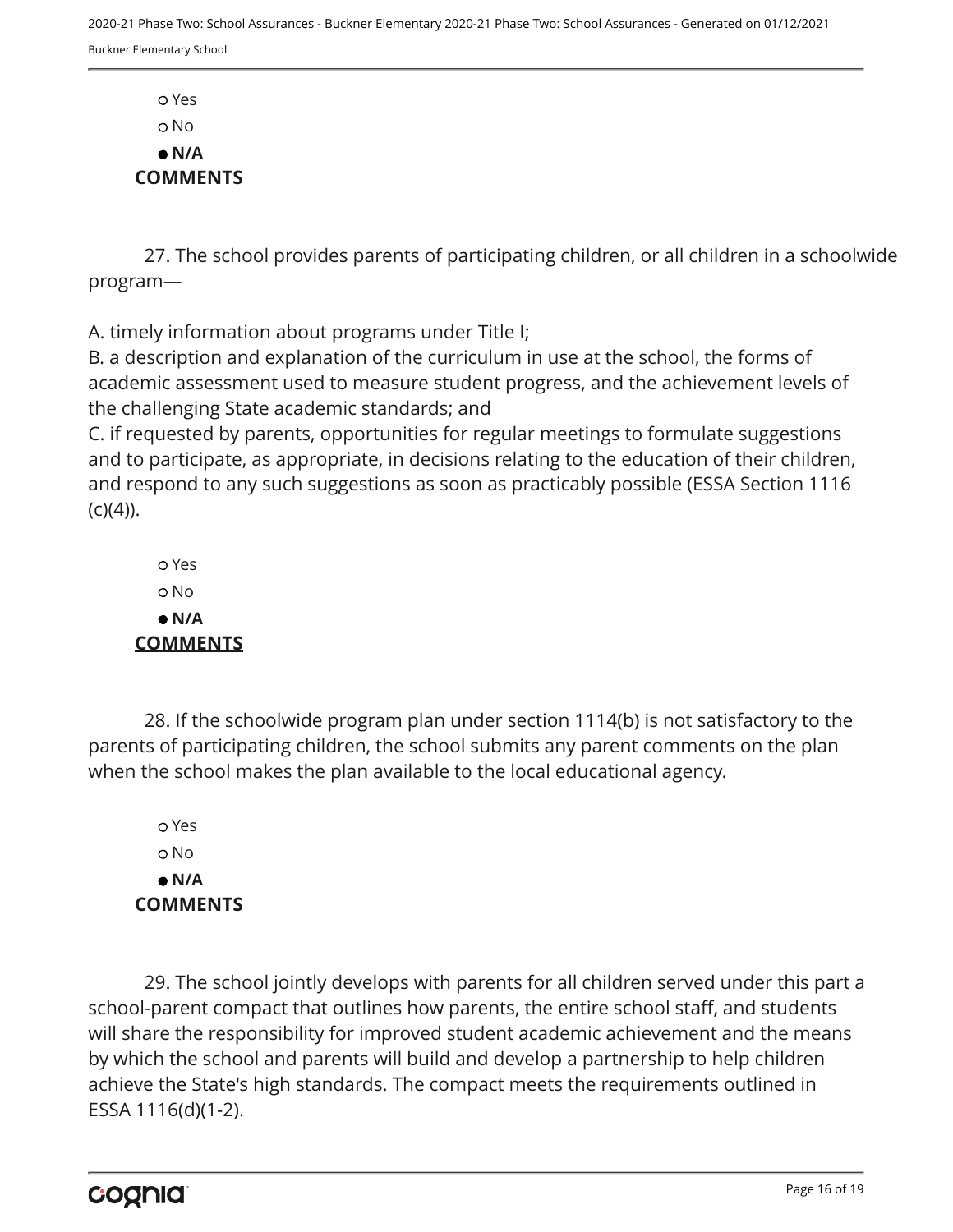Yes No  **N/A COMMENTS**

30. The school provides assistance to parents of children served by the school in understanding such topics as the challenging State academic standards, State and local academic assessments, the requirements of Title I, and how to monitor a child's progress and work with educators to improve the achievement of their children, as required by ESSA Section 1116(e)(1).

 Yes o No  **N/A COMMENTS**

31. The school provides materials and training to help parents to work with their children to improve their children's achievement, such as literacy training and using technology (including education about the harms of copyright piracy), as appropriate, to foster parental involvement, as required in ESSA Section 1116(e)(2).

 Yes No  **N/A COMMENTS**

32. The school educates teachers, specialized instructional support personnel, principals, and other school leaders, and other staff, with the assistance of parents, in the value and utility of contributions of parents, and in how to reach out to, communicate with, and work with parents as equal partners, implement and coordinate parent programs, and build ties between parents and the school, as required in ESSA Section 1116(e)(3).

 Yes o No  **N/A COMMENTS**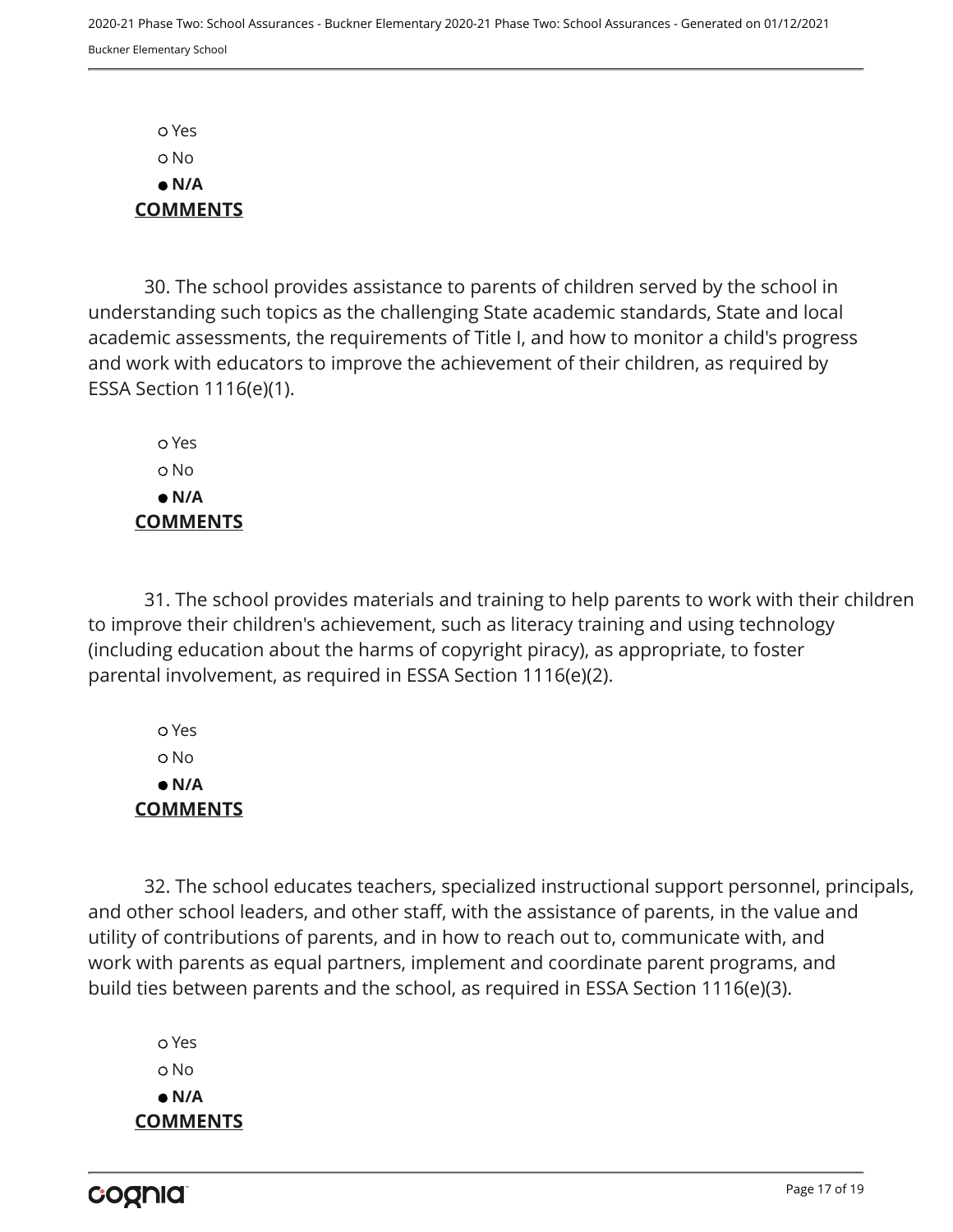33. To the extent feasible and appropriate, the school coordinates and integrates parent involvement programs and activities with other Federal, State, and local programs, including public preschool programs, and conducts other activities, such as parent resource centers, that encourage and support parents in more fully participating in the education of their children (ESSA Section 1116(e)(4)).

 Yes No  **N/A COMMENTS**

34. The school ensures that information related to school and parent programs, meetings, and other activities is sent to the parents of participating children, or all children in a schoolwide program, in a format and, to the extent practicable, in a language the parents can understand, as required in ESSA Section 1116(e)(5).

 Yes o No  **N/A COMMENTS**

35. To the extent practicable, the school provides opportunities for the informed participation of parents and family members (including parents and family members who have limited English proficiency, parents and family members with disabilities, and parents and family members of migratory children), including providing information and school reports required under section 1111 in a format and, to the extent practicable, in a language parents understand (ESSA Section 1116(f)).

 Yes No  **N/A COMMENTS**